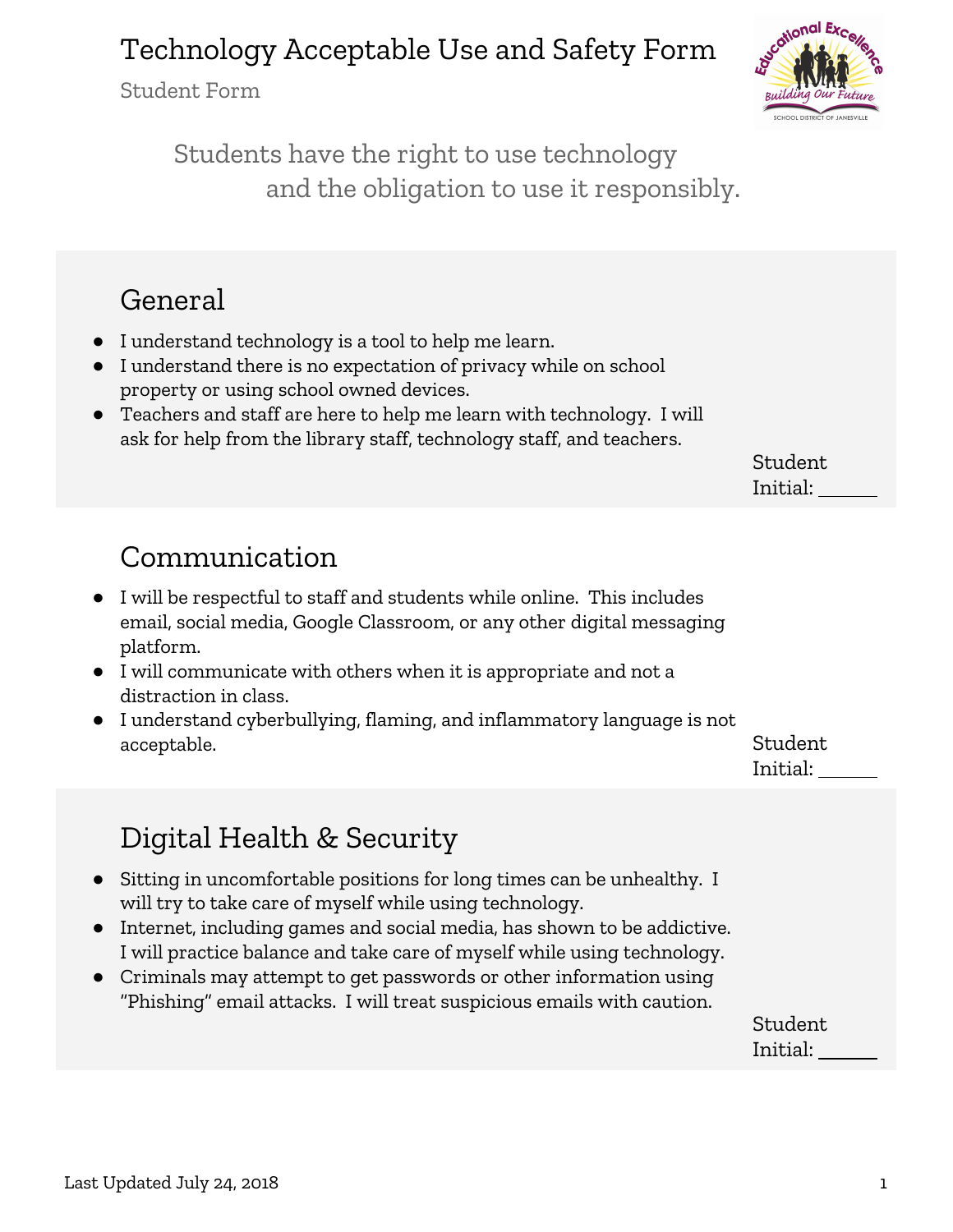Student Form



### Digital Law

- I understand downloading copyrighted music or software is illegal and is not acceptable.
- Using online resources without citing sources is illegal. I will cite pictures and other content found online. (See any teacher for more info.)
- Trying to bypass classroom management tools, firewalls, or web filters is dangerous and illegal. I will not attempt to get around these protections.
- I understand sending nude or semi-nude photos is not acceptable and illegal.

Student Initial:

● I will inform an adult if I learn something illegal has occurred.

### Mobile Phones (Wireless Devices)

- I understand phones are only allowed before and after school, during lunch breaks, and between classes.
- I will only use phones during class if the teacher approves. Otherwise, they may be a distraction and I will put the phone away.
- I will respect other people while using phones. This includes not recording or photographing people without their permission.
- I will not take pictures where people can expect privacy such as a bathroom or locker room.

Student Initial: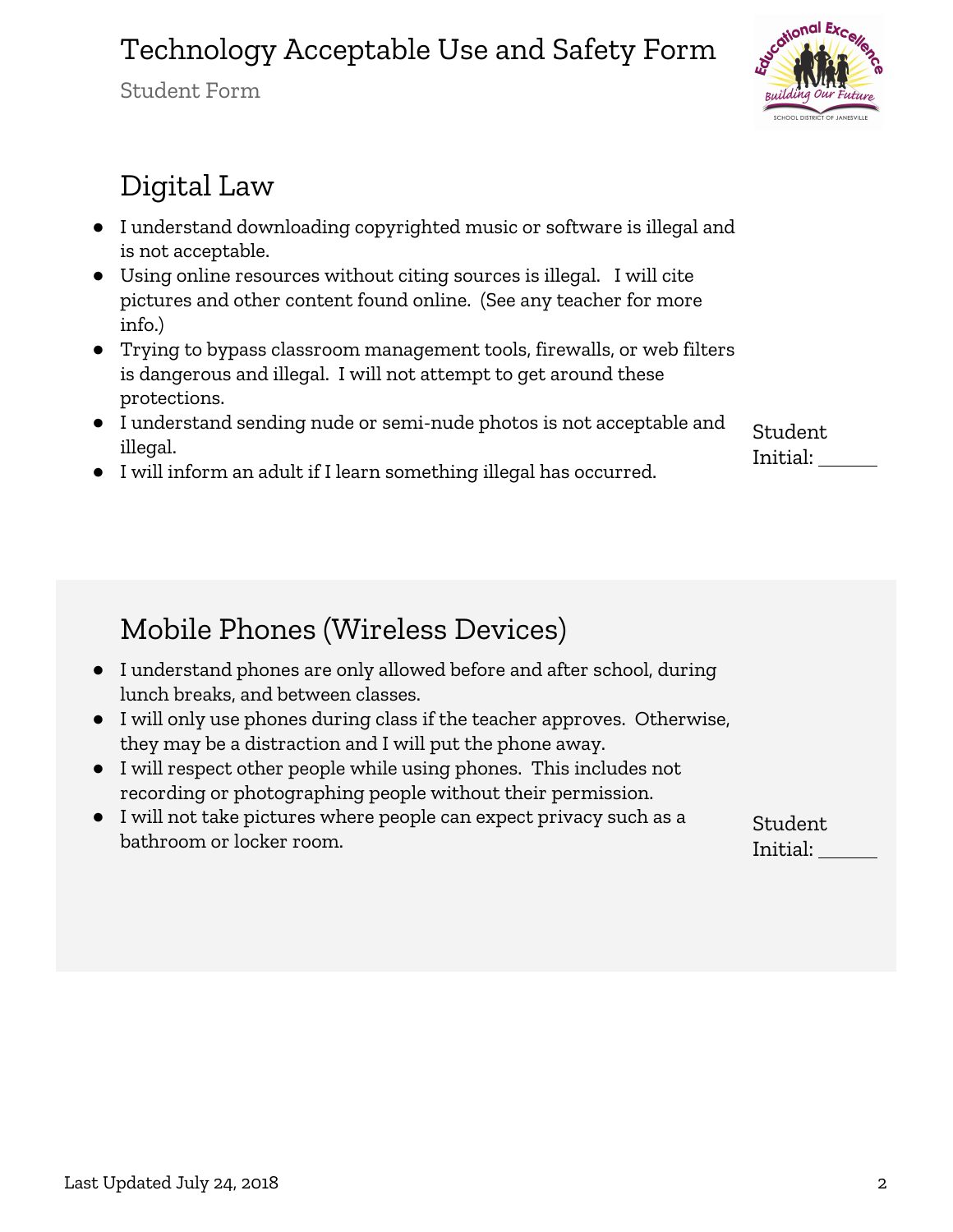Student Form



# Chromebooks

- I understand my assigned chromebook is property of the School District of Janesville.
- I will only login to my chromebook using my @stu.janesville.k12.wi.us accounts.
- I will never share passwords with other students.
- I will be prepared to use technology everyday. This includes bringing my fully charged chromebook to school. I will have earbuds or headphones.
- Games, music, and videos are acceptable if my teacher approves. Otherwise, they are distractions and I will avoid using them in class.
- I will be gentle with my chromebook. This means I will carry it with both hands by the base of the device. I will not carry chromebooks by the screen.
- I will not purposefully damage my chromebook. This includes gouging, removing labels, prying keys off, or otherwise defacing the device.
- I will not put labels or stickers on my chromebook.
- I understand books can easily break screens while stored in my backpack. I will not place heavy objects on the device.
- I will avoid having food and drinks near the chromebooks.
- I will be careful storing my chromebook near pets.
- I will report any damage to my teacher or Innovation Specialist so my Chromebook can be repaired.

Student Initial: